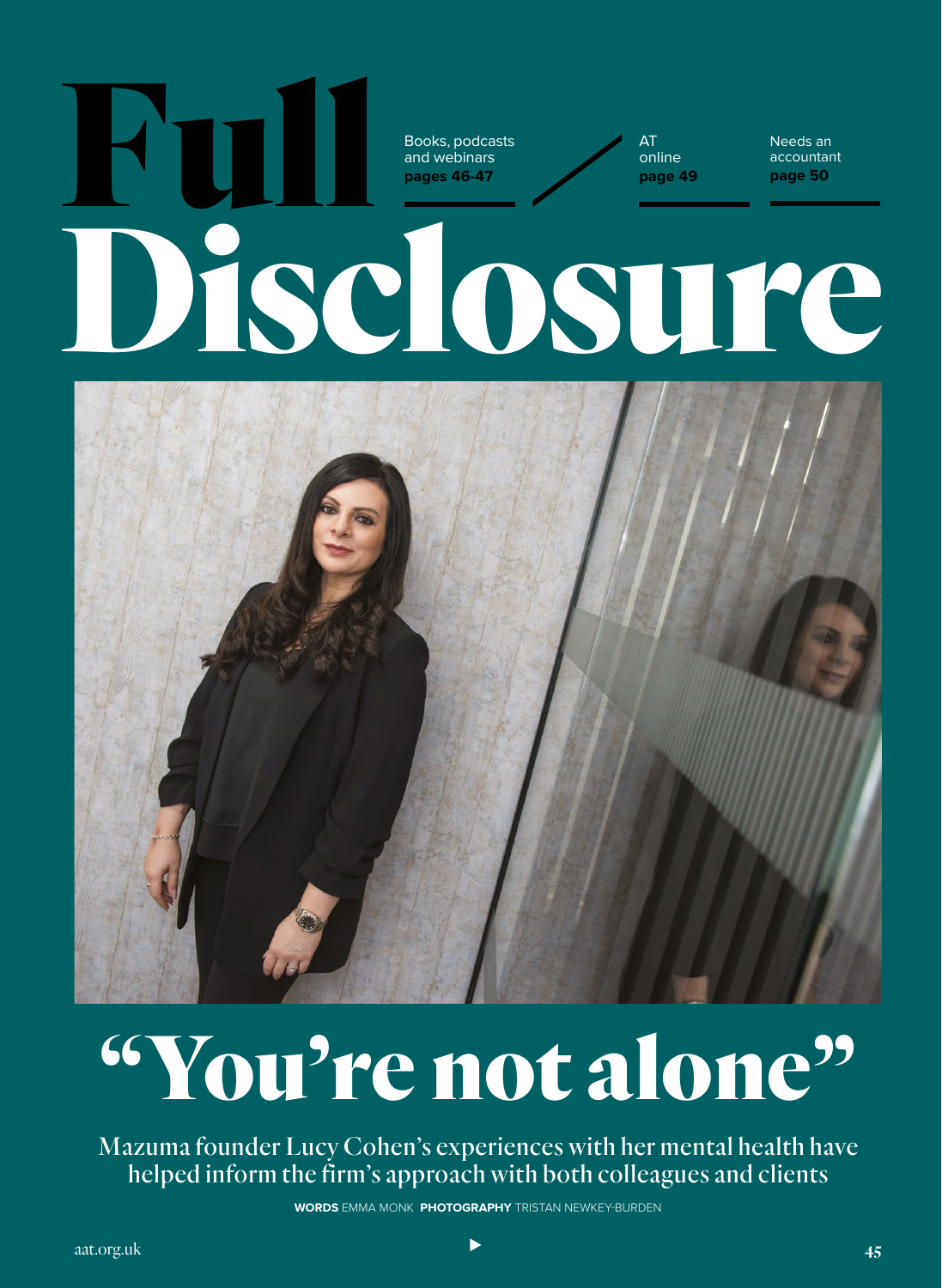eedless to say, it has<br>
been a challenging<br>
time for most busine<br>
owners over the last<br>
18 months. The sheer level of been a challenging time for most business owners over the last demand on those running their own business has increased dramatically. Unsurprisingly, amid all the challenges brought forward by the Covid-19 pandemic, the topic of mental health has been nudged into the spotlight.

Lucy Cohen FMAAT is one business owner who has taken on the Covid-19 pandemic headon, while also dealing with her own mental health struggles. She has experienced anxiety and depression, but she's grateful to be able to share her experience.

"It's been a tough year mental-health-wise, and I'm not alone in that," says Cohen. "I've found that when I share my experiences, hundreds of people come forward to tell me theirs. Knowing that you're not alone in feeling that way is helpful – it makes the experience less isolating and stigmatised. And the pandemic has really shone a light on mental health overall. I'm glad that I have the platform to speak out about it."

# **Doing things differently**

Cohen's business, Mazuma, was the first subscriptionbased accountancy firm in the UK when she and her business partner, Sophie Hughes, founded the company in 2006.

"The idea for the business

was sparked from my childhood experiences of seeing the stress and anxiety that tax can cause," Cohen says. "Growing up in a family of self-employed creatives, I noticed that they were fantastic at what they did, but not so great with the tax and accounts side of their businesses."

Spotting a gap in the market for low cost, hassle free, subscription-based accountancy services, Mazuma was born.

The company has since grown to become one of the largest providers of small business accountancy services in the UK, and was also launched in the US in 2011.

"I created a modern business model in a traditional service industry, which has been at the forefront of the technological evolution of accountancy ever since," says Cohen. "Throughout our 15 years, I have remained committed to – and passionate about – innovation and technology within the service business sector. Of course, along the way, we have faced many challenges. In the early days there was ageism and sexism –

# "I've found that when I share my experiences, hundreds of people come forward to tell me theirs."

there is always push-back when you're a woman in a maledominated field, especially when you're doing things differently to everyone else."

Cohen notes that her personal experiences have, naturally, had an impact on the policies implemented at Mazuma.

"Our own experiences will always affect how we approach things, and it's no different in business," she says. "Policywise, we've always been very forward-thinking and being open about my experiences

**Lucy Cohen founded Mazuma in 2006 with her friend Sophie Hughes**



*Influence, New and Expanded: The Psychology of Persuasion* by Robert B. Cialdini Ph.D. (out now) Learn how to become an even more skilled persuader.

# **BOOK BOOK BOOK PODCAST PODCAST**

*Amazon Unbound: Jeff Bezos and the Invention of a Global Empire* by Brad Stone (out now) A follow-up to the author's best seller, *The Everything Store*.

*How Confidence Works: The New Science of Self-Belief, Why Some People Learn It and Others Don't* by Ian Robertson (out now) Can we have too much confidence?

**Screw It, Just Do It** Hosted by Alex Chisnall, his prominent guests talk through their successes and failures, and offer actionable tips for those following in their footsteps.

**First Voice Podcast** This podcast from *First Voice*, the magazine for the Federation of Small Businesses, covers topics such as IR35, cyber security and home working.

# **PODCAST**

**Diary of a CEO**  Presented by Steven Bartlett of marketing agency, Social Chain, the Diary of a CEO podcast provides a first-hand account of what life is like as a

business owner.